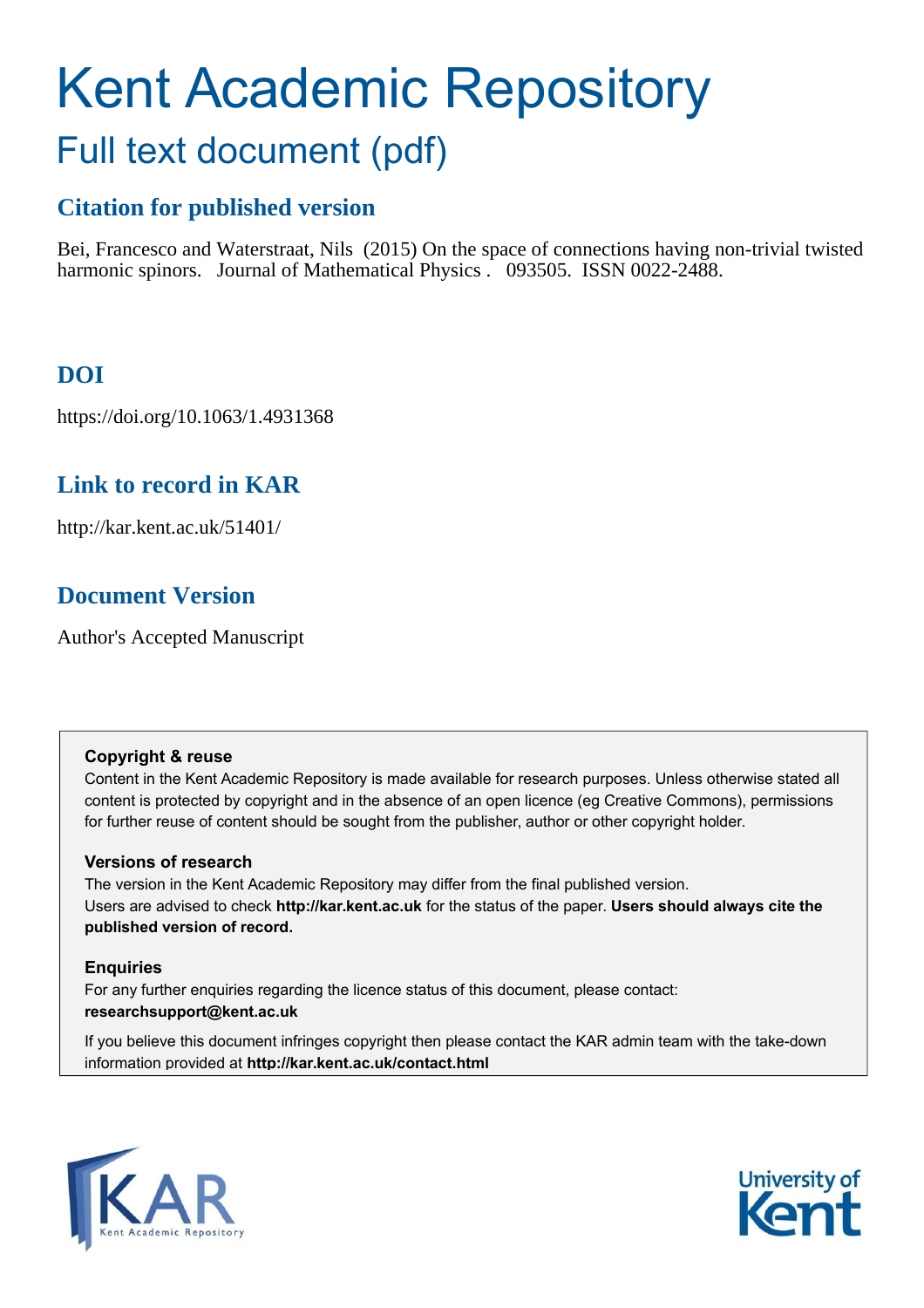# On the space of connections having non-trivial twisted harmonic spinors

Francesco Bei and Nils Waterstraat

#### <span id="page-1-0"></span>Abstract

We consider Dirac operators on odd-dimensional compact spin manifolds which are twisted by a product bundle. We show that the space of connections on the twisting bundle which yield an invertible operator has infinitely many connected components if the untwisted Dirac operator is invertible and the dimension of the twisting bundle is sufficiently large.

## 1 Introduction

Let  $(M, g)$  be a compact oriented Riemannian manifold of dimension n endowed with a spin structure. We denote by  $\Sigma M$  the associated spinor bundle and by  $\not{\!\not\!D}$  the classical Dirac operator acting on sections of  $\Sigma M$ . The spectrum of  $\vec{D}$  is well studied (cf. [\[Gi09\]](#page-7-0)), in particular, there exist lower bounds for the smallest eigenvalue of  $\rlap{\,/}D$ . For example, Friedrich's inequality states that for  $n \geq 2$  any eigenvalue  $\lambda$  of  $\overline{p}$  satisfies

$$
\lambda^2 \ge \frac{n}{4(n-1)} S_0,\tag{1}
$$

where  $S_0$  denotes the minimum of the scalar curvature of  $M$ . Given a Hermitian vector bundle with a compatible connection on  $M$ , one can define the twisted Dirac operator, which plays an important role in Mathematical Physics. In their celebrated paper [\[VW84\]](#page-7-1), Vafa and Witten obtained universal upper bounds for the smallest eigenvalues of twisted Dirac operators depending only on the geometry of the underlying manifold and not on the twisting bundle and its connection. It is a remarkable feature of their work that, although the results are purely analytical, the proofs are quite topological by using the Atiyah-Singer Index Theorem. Moreover, in odd dimensions also the spectral flow and its relation with the index come into play, as exposed by Atiyah, Patodi and Singer in [\[APS76\]](#page-7-2). A rigorous mathematical treatment of these results was later given by Atiyah in [\[At85\]](#page-7-3) and the ideas were used in other publications (cf. [\[Da03\]](#page-7-4), [\[He05\]](#page-7-5)) concerning similar settings.

Lower bounds on the first eigenvalue for twisted Dirac operators were obtained in [\[MP06\]](#page-7-6) under strong assumptions on the manifold  $(M, g)$  and the connection on the twisting bundle. In [\[JL09\]](#page-7-7) Jardim and Leão showed that such a lower bound cannot exist in general: it depends strongly on the twisting connection. Indeed, they consider the convex space  $\Omega^N$  of all compatible connections on the product bundle  $M \times \mathbb{C}^N$  and the continuous functional

<sup>1</sup>2010 Mathematics Subject Classification: Primary 58J20; Secondary 58J30, 19K56

<sup>2</sup>F. Bei was supported by the SFB 647 "Space–Time–Matter".

<sup>3</sup>N. Waterstraat was supported by the Berlin Mathematical School and the SFB 647 "Space–Time–Matter".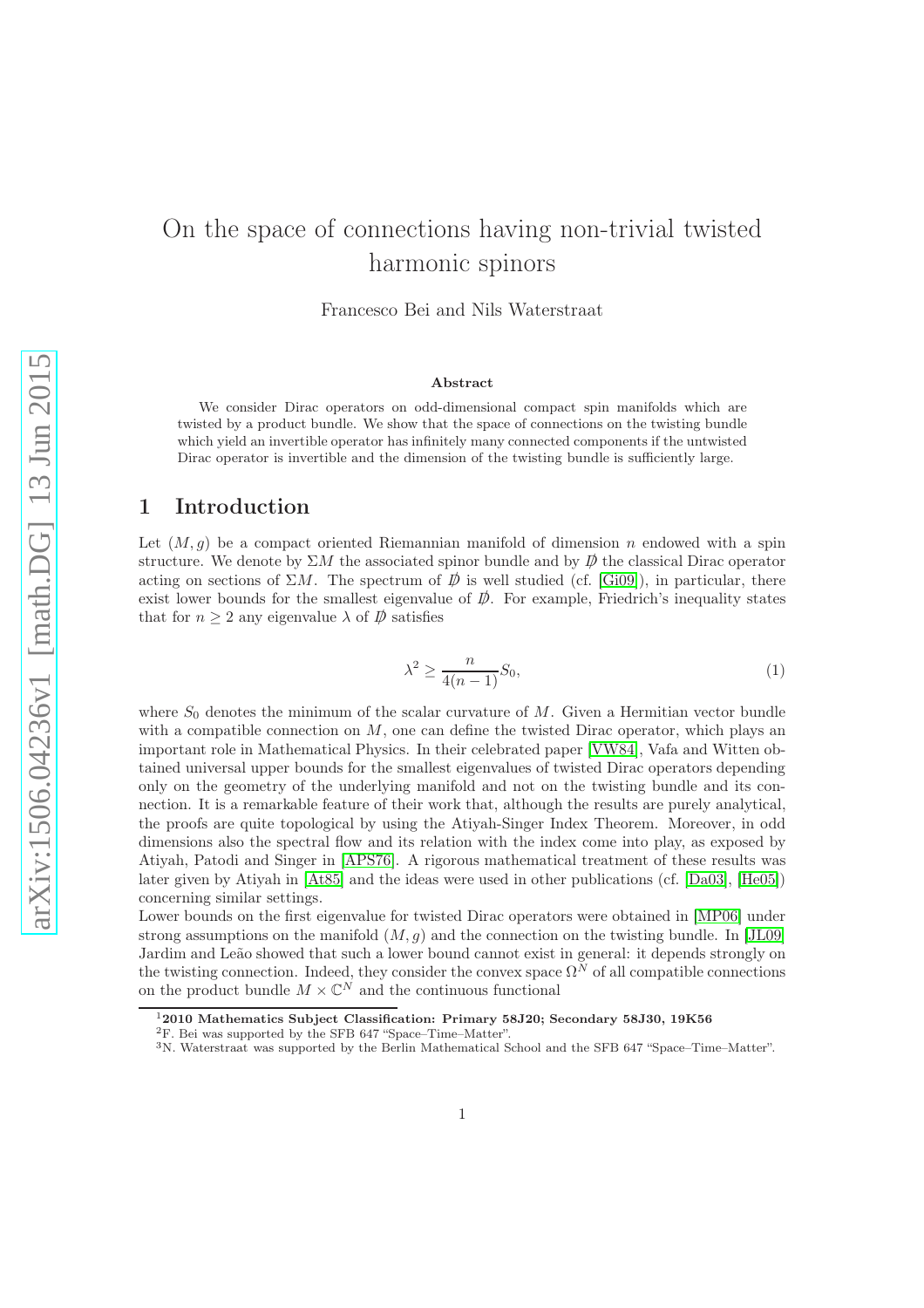<span id="page-2-0"></span>
$$
\lambda: \Omega^N \to \mathbb{R}, \qquad \nabla \mapsto |\lambda_1(\nabla)|,\tag{2}
$$

which assigns to each connection the absolute value of its smallest non-vanishing eigenvalue. They assume that  $N \geq n$  if n is even,  $N \geq \frac{n+1}{2}$  if n is odd, and that the classical (untwisted) Dirac operator is invertible. Based on the methods used by Vafa and Witten in [\[VW84\]](#page-7-1), they show that there exist connections  $\nabla_0$  and  $\nabla_1$  on  $M \times \mathbb{C}^N$  such that the twisted Dirac operator with respect to  $\nabla_0$  is invertible while the one with respect to  $\nabla_1$  has a non-trivial kernel. Since the functional [\(2\)](#page-1-0) is continuous, this proves that an estimate like [\(1\)](#page-0-0) cannot exist independently of the twisting connection.

The aim of this article is to improve the result of Jardim and Leão for odd-dimensional manifolds in the following sense. We assume as in [\[JL09\]](#page-7-7) that ker  $\mathcal{D} = \{0\}$  and that the dimension N of the twisting bundle  $M \times \mathbb{C}^N$  is not less than half the dimension of the underlying manifold n. The space of all compatible connections  $\Omega^N$  on the twisting bundle carries a canonical topology when regarded as a subspace of all endomorphism-valued 1-forms. We show that the space of all elements in  $\Omega^N$  such that the associated twisted Dirac operator is invertible has infinitely many connected components.

The article is structured as follows. In the second section we outline twisted Dirac operators and the index formula, mainly to fix our notation. In the third section we state our theorem and we prove it in the fourth and last section, which is in its turn divided into four subsections. At first, we recall the definition and the main properties of the spectral flow, which is a homotopy invariant for paths of formally self-adjoint elliptic operators. In particular, we recall from [\[APS76\]](#page-7-2) that the spectral flow for closed paths can be computed as the index of an associated elliptic operator on  $M \times S^1$ . Subsequently, we discuss briefly some properties of the mapping degree for smooth maps between compact manifolds, and we outline Vafa and Witten's argument from [\[VW84\]](#page-7-1) following Atiyah's lecture [\[At85\]](#page-7-3). We assemble these facts in order to construct for each integer k a path of connections in  $\Omega^N$  such that the corresponding path of twisted Dirac operators has spectral flow  $k$ . Finally, the result on the number of path components is obtained similarly as in the second-named author's paper [\[Wa13\]](#page-7-8).

## 2 Twisted Dirac operators and the index formula

Let  $(M, q)$  be an oriented manifold of dimension  $n \in \mathbb{N}$  and let  $SO(M)$  denote the principal bundle of positively oriented orthonormal frames on  $M$ . A spin structure on  $M$  consists of a principal bundle Spin $(M)$  over M and a map  $Spin(M) \to SO(M)$ , such that the diagram

<span id="page-2-1"></span>

commutes, where  $\text{Spin}_n \to \text{SO}_n$  denotes the non-trivial two-folded covering of the special orthogonal group and the vertical arrows are given by the corresponding group actions. The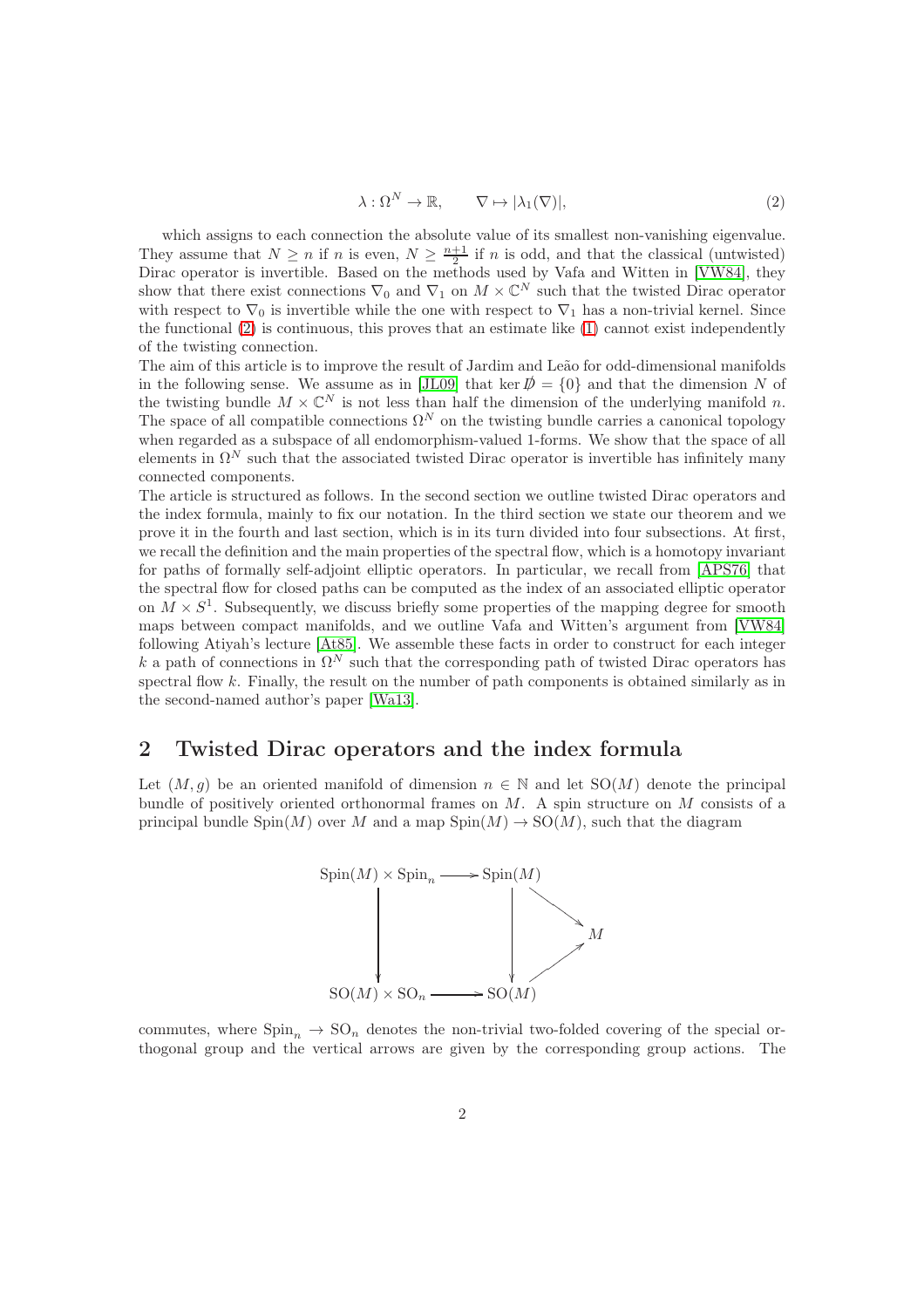<span id="page-3-0"></span>n-dimensional complex spinor representation  $\delta_n$ : Spin<sub>n</sub>  $\to$  GL( $\Sigma_n$ ), where  $\Sigma_n$  is of dimension  $2^{\lfloor \frac{n}{2} \rfloor}$ , now defines the spinor bundle of the spin structure as the associated bundle  $\Sigma M =$ Spin  $M \times_{\Delta_n} \Sigma_n$ . The spinor bundle has a natural Clifford multiplication

$$
T_p M \times \Sigma_p \ni (X_p, s_p) \mapsto X_p \cdot s_p \in \Sigma_p,
$$

a Hermitian metric  $\langle \cdot, \cdot \rangle_{\Sigma}$  and a metric connection  $\nabla^{\Sigma}$ .

Let E be a vector bundle over M having a bundle metric  $\langle \cdot, \cdot \rangle_E$  and a compatible connection  $\nabla^E$ . Then the tensor product  $\Sigma M \times E$  inherits a Clifford multiplication, a Hermitian metric and a compatible connection. The twisted Dirac operator  $D^{(E,\nabla^E)} : \Gamma(\Sigma M \otimes E) \to \Gamma(\Sigma M \otimes E)$  is defined by the composition of  $\nabla^{\Sigma} \otimes \nabla^E : \Gamma(\Sigma M \otimes E) \to \Gamma(\Sigma M \otimes E \otimes TM)$  and the operator  $\Gamma(\Sigma M \otimes E \otimes TM) \to \Gamma(\Sigma M \otimes E)$  induced by Clifford multiplication on  $\Sigma M \otimes E$ . If  $\{e^1, \ldots, e^n\}$ is a local orthonormal frame and  $\sigma \otimes s \in \Gamma(\Sigma M \otimes E)$ , then we have locally

$$
D^{(E,\nabla^{E})}(\sigma \otimes s) = \sum_{i=1}^{n} (e^{i} \cdot \nabla_{e^{i}}^{\Sigma} \sigma) \otimes s + \sum_{i=1}^{n} (e^{i} \cdot \sigma) \otimes \nabla_{e^{i}}^{E} s
$$
  

$$
= (\not{D}\sigma) \otimes s + \sum_{i=1}^{n} (e^{i} \cdot \sigma) \otimes \nabla_{e^{i}}^{E} s,
$$
 (3)

where  $D\!\!\!\!/$  denotes the classical, untwisted Dirac operator acting on spinors. The operators  $D^{(E,\nabla^E)}$  are formally selfadjoint and consequently their Fredholm indices vanish. However, if n is even, the bundle  $\Sigma M \otimes E$  splits as a sum  $(\Sigma M_+ \otimes E) \oplus (\Sigma M_- \otimes E)$  and the twisted Dirac operators map  $\Gamma(\Sigma M_{\pm}\otimes E)$  into  $\Gamma(\Sigma M_{\mp}\otimes E)$ . The restrictions of  $D_{\pm}^{(E,\nabla^{E})}$  to  $\Gamma(\Sigma M_{\pm}\otimes E)$  are Fredholm operators and according to the Atiyah-Singer index theorem, their Fredholm indices are

$$
\text{ind } D_{\pm}^{(E, \nabla^E)} = \pm (-1)^{\frac{n}{2}} \int_M \hat{\mathbf{A}}(M) \, \text{ch}(E),\tag{4}
$$

where  $\text{ch}(E) \in H^{2*}(M; \mathbb{Q})$  is the Chern character of the twisting bundle E and  $\hat{A}(M) \in$  $H^{4*}(M; \mathbb{Q})$  denotes the total  $\hat{A}$  class of M.

#### 3 The Theorem

<span id="page-3-1"></span>Let  $(M, g)$  be an oriented Riemannian manifold of odd dimension  $n = 2m - 1 \geq 3$  with a fixed spin structure. We consider for  $N \in \mathbb{N}$  the product bundle  $\Theta^N = M \times \mathbb{C}^N$  with the Hermitian metric induced by the standard metric on  $\mathbb{C}^N$ . In what follows, we denote by d the compatible connection on  $\Theta^{\check{N}}$  which is given by the ordinary derivative, i.e.

$$
d_X s = \sum_{i=1}^N (X.s_i) e_i
$$
, where  $s(p) = \sum_{i=1}^N s_i(p) e_i \in \mathbb{C}^N$ ,  $p \in M$ .

Then every connection on  $\Theta^N$  can be written as  $\nabla = d + \alpha$ , where  $\alpha$  is a smooth section of the bundle  $\text{Hom}(TM \otimes \Theta^N, \Theta^N) \approx T^*M \otimes \text{End}(\Theta^N)$ . Consequently, the space  $\Omega^N$  of all compatible connections on  $\Theta^N$  is a convex subspace of the space  $\Gamma(T^*M\otimes \text{End}(\Theta^N))$  with respect to the  $C^0$ -topology. In what follows we shorten notation by  $D^{\nabla} := D^{(\Theta^N, \nabla)}$  and we let  $\Omega_{inv}^N$  be the set of all  $\nabla \in \Omega^N$ , such that  $D^{\nabla}$  is invertible, i.e. ker  $D^{\nabla}$  is trivial. Elements in ker  $D^{\nabla}$  are called harmonic spinors. The aim of this note is to prove the following theorem.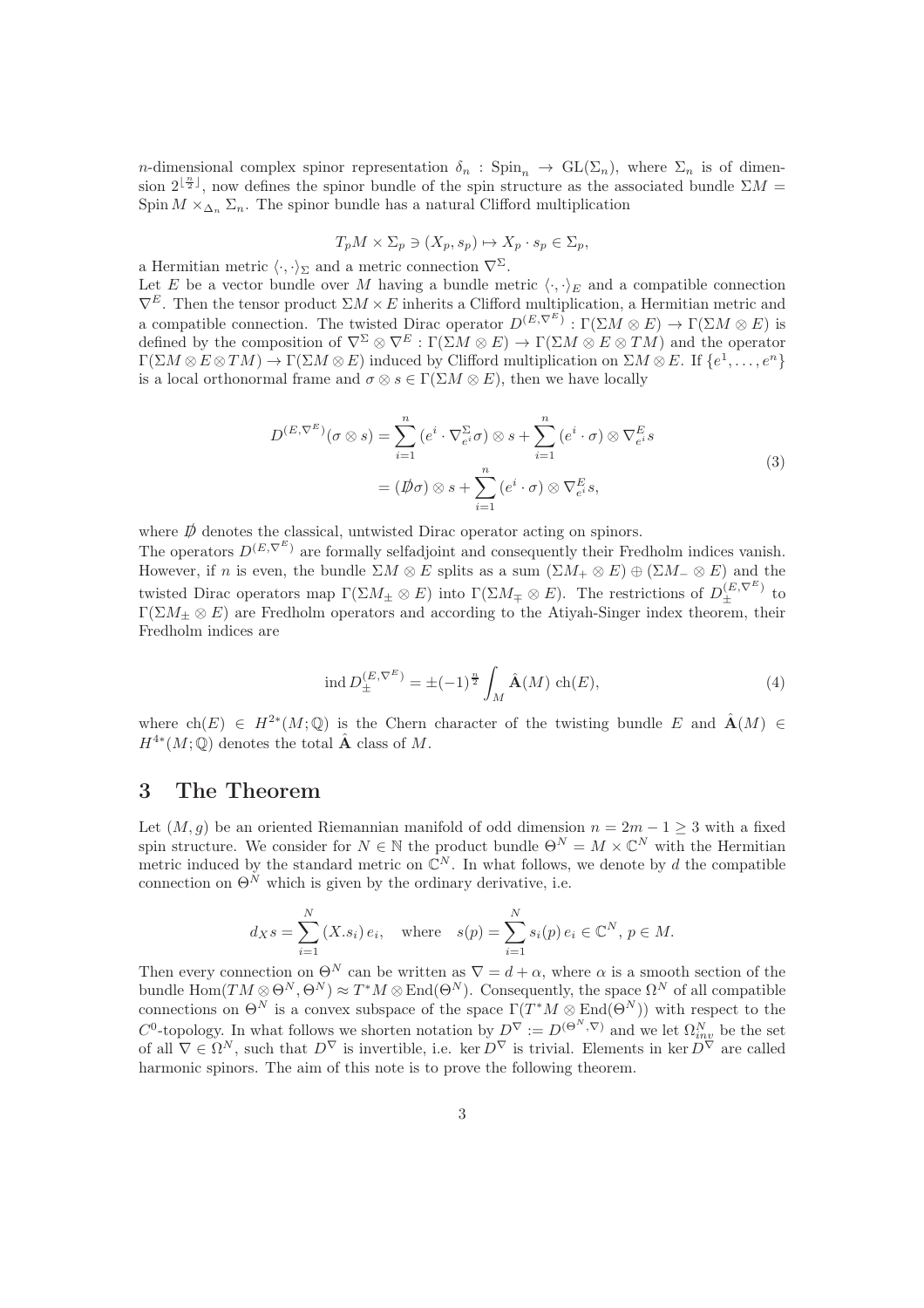**Theorem 3.1.** If ker  $\mathcal{D} = \{0\}$  and  $N \geq m$ , then  $\Omega_{inv}^N$  has infinitely many connected components.

Let us briefly comment on our assumptions in Theorem [3.1.](#page-3-0) It is a well known result of Lichnerowicz that ker  $\mathcal{D} = \{0\}$  if q is of positive scalar curvature (cf. [\[LM89,](#page-7-9) Thm. 8.8]), and the classical Dirac operator is also invertible on all flat tori as long as the spin strucure is non-trivial (cf. [\[Gi09,](#page-7-0) Thm. 2.1.1]). We strongly use that ker  $\bar{p} = \{0\}$  in the proof of Theorem [3.1](#page-3-0) and we do not know how to remove this assumption in our argument. Moreover, we also need that  $\pi_{2m-1}(U(N)) \cong \mathbb{Z}$  if  $N \geq m$ , and so our arguments do not seem to generalise to lower dimensions of the twisting bundle.

#### 4 Proof of Theorem [3.1](#page-3-0)

#### 4.1 The Spectral flow and its properties

The spectral flow was defined by Atiyah, Patodi and Singer in [\[APS76\]](#page-7-2) in connection with the eta-invariant and asymmetry of spectra. Here we introduce it along the lines of [\[BW85\]](#page-7-10) (cf. also [\[BW93,](#page-7-11) §17]). Let W and H be Hilbert spaces with a compact dense injection  $W \hookrightarrow H$ . We denote by  $\mathcal{FS}(W, H)$  the subset of the space  $\mathcal{L}(W, H)$  of all bounded operators with the norm topology, consisting of those elements which are selfadjoint when regarded as unbounded operators in H with dense domain W. In what follows we consider  $\mathcal{FS}(W, H)$  as a topological space with respect to the topology induced from  $\mathcal{L}(W, H)$  (cf. [\[Wa15\]](#page-8-0)).

Each element in  $FS(W, H)$  has a compact resolvent and hence it is in particular a Fredholm operator. Moreover, its spectrum is a discrete unbounded subset of the real line which consists solely of eigenvalues of finite multiplicity.

If  $\mathcal{A}: I \to \mathcal{FS}(W, H)$  is a path, then there exists a countable number of continuous functions  $j_k: I \to \mathbb{R}, k \in \mathbb{Z}$ , such that  $j_k(t) \leq j_{k+1}(t)$  for all  $t \in I$  and the spectrum of  $\mathcal{A}_t$  is given by  ${j_k(t): k \in \mathbb{Z}}$ , where the eigenvalues are listed according to their multiplicities. In what follows we assume that  $A$  has unitarily equivalent endpoints, i.e. there exists a unitary operator U acting on H such that  $A_0 = U^* A_1 U$ . Then  $A_0$  and  $A_1$  have the same eigenvalues with the same multiplicities and consequently there exists  $l \in \mathbb{Z}$  such that  $j_{k+l}(0) = j_k(1)$  for all  $k \in \mathbb{Z}$ . This integer is called the *spectral flow* of  $A$  and we denote it by  $sf(A)$ . Let us point out that the spectral flow is the number of negative eigenvalues of  $\mathcal{A}_0$  that become positive when the parameter travels from 0 to 1, minus the number of positive eigenvalues that become negative. The following basic properties of the spectral flow are fundamental for our proof of Theorem [3.1.](#page-3-0)

**Lemma 4.1.** Let  $A, \widetilde{A}: I \to \mathcal{FS}(W, H)$  be two paths with unitarily equivalent ends.

- <span id="page-4-0"></span>i) If  $\widetilde{\mathcal{A}}_t = \mathcal{A}_{1-t}$ ,  $t \in I$ , then  $\text{sf}(\mathcal{A}) = -\text{sf}(\widetilde{\mathcal{A}})$ .
- ii) If  $A_t = A_0$  for all  $t \in I$ , i.e. A is a constant path, then  $sf(A) = 0$ .
- iii) If  $\mathcal{A}_1 = \widetilde{\mathcal{A}}_0$ , then sf( $\mathcal{A} * \widetilde{\mathcal{A}}$ ) = sf( $\mathcal{A}$ ) + sf( $\widetilde{\mathcal{A}}$ ).
- iv) If ker  $A_t = \{0\}$  for all  $t \in I$ , then  $sf(A) = 0$ .
- v) If  $\mathcal{A}, \widetilde{\mathcal{A}}$  are homotopic through a homotopy leaving the endpoints fixed, then  $\text{sf}(\mathcal{A}) = \text{sf}(\widetilde{\mathcal{A}})$ .

Proof. At first, the assertions i)-iii) are direct consequences of the definition. In order to show iv), we assume by contradiction that  $sf(\mathcal{A})\neq 0$ . Clearly, under this assumption the spectrum of  $\mathcal{A}_0$  is neither a subset of  $(-\infty, 0)$  nor is it contained in  $(0, \infty)$ . Since  $sf(-\mathcal{A}) = -sf(\mathcal{A})$  by the very definition of the spectral flow, we can suppose that sf  $\mathcal{A} > 0$ . Let  $j_k : I \to \mathbb{R}$  be the function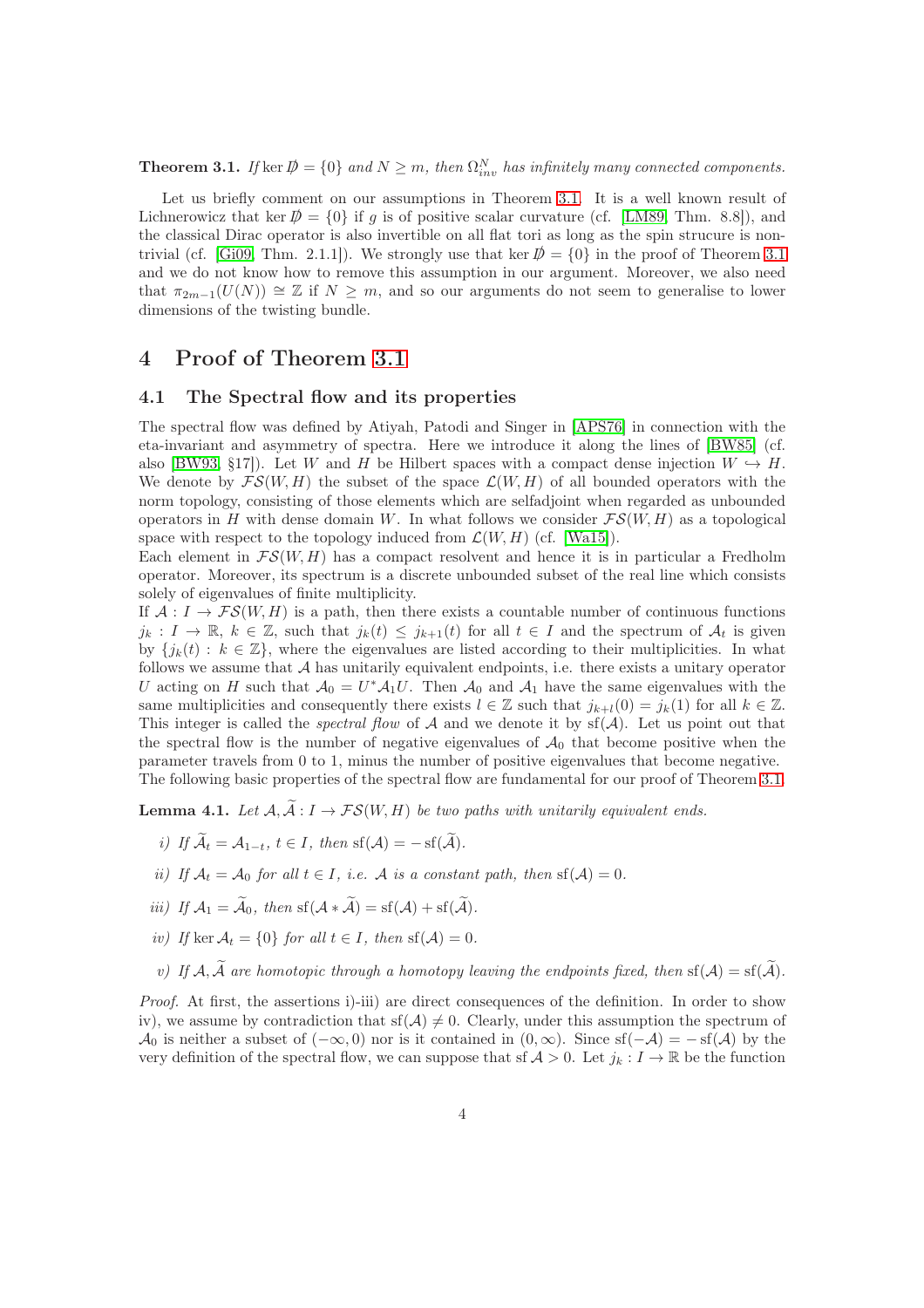in the definition of the spectral flow such that  $j_k(0)$  is the largest negative eigenvalue of  $\mathcal{A}_0$ , and  $j_k(1) \geq j_i(1)$  for any  $j_i: I \to \mathbb{R}$  such that  $j_i(0) = j_k(0)$  if  $j_k(0)$  is not a simple eigenvalue. Since sf  $A > 0$ , we have that  $j_k(1) \geq 0$ . Consequently, there exists  $t \in I$  such that  $j_k(t) = 0$  and hence  $\ker \mathcal{A}_t \neq 0$  contradicting our assumption.

Finally, we show assertion v). Let  $H : I \times I \to \mathcal{FS}(W, H)$  be a continuous map, such that  $H(0,t) = A_t$ ,  $H(1,t) = \tilde{A}_t$  and  $H(\lambda,0)$ ,  $H(\lambda,1)$  are constant for  $\lambda \in I$ . We define a path  $h: I \to \mathcal{FS}(W, H)$  by the concatenation

$$
h_t = \begin{cases} \mathcal{A}_{2t}, & 0 \le t \le \frac{1}{2} \\ \widetilde{A}_{2-2t}, & \frac{1}{2} \le t \le 1 \end{cases}
$$

.

Then sf(h) = sf(A) – sf( $\tilde{A}$ ) by i) and iii), and h can be deformed into the constant path  $A_0$ through an  $\mathcal{A}_0$  preserving homotopy  $G(\lambda, t)$ , i.e.  $G(0, t) = h_t$ ,  $G(1, t) = \mathcal{A}_0$  for all  $t \in I$ , and  $G(\lambda, 0) = G(\lambda, 1) = \mathcal{A}_0$  for all  $\lambda \in I$ . Now, if  $\{j_k(\lambda, t)\}_{k \in \mathbb{Z}}$  denotes the sequence of eigenvalues of  $G(\lambda, t)$  ordered as in the definition of the spectral flow, we obtain for  $k \in \mathbb{Z}$ 

$$
j_k(0,0) = j_k(1,0) = j_k(1,1) = j_k(0,1)
$$

which shows that sf  $h = 0$ , and consequently,  $\text{sf}(\mathcal{A}) = \text{sf}(\widetilde{\mathcal{A}})$ .

<span id="page-5-0"></span>Let M be a closed Riemannian manifold and  $B = \{B_t\}_{t\in I}$  a path of formally selfadjoint elliptic operators acting on sections of a Hermitian bundle  $E$  over  $M$ , such that the coefficients depend smoothly on the parameter  $t \in I$ . Setting  $W := H^1(M, E)$  and  $H := L^2(M, E)$ , we are in the situation described above. It was shown by Atiyah, Patodi and Singer in [\[APS76\]](#page-7-2) that the spectral flow of B can be computed easily if  $B_0 = B_1$ , i.e, if the family is periodic (cf. also [\[BW93,](#page-7-11) Theorem 17.13]). Let  $\pi : M \times S^1 \to M$  be the canonical projection. If we pullback E to  $M \times S^1$  by  $\pi$ , then we obtain an elliptic operator  $\hat{B}$  acting on sections of  $\pi^*E$  by  $-\frac{\partial}{\partial t} + B_t$ . Now the spectral flow of the path  $B$  is given by

$$
sf(\lbrace B_t \rbrace_{t \in I}) = ind(\hat{B}). \tag{5}
$$

Actually, it can be shown that this formula extends to non-closed paths as follows (cf. [\[KM07,](#page-7-12) §14.2]): Let again  $B = \{B_t\}_{t\in I}$  be a path of formally selfadjoint elliptic operators as above. Now let us no longer assume that  $B_0 = B_1$ , but that there exists a unitary bundle automorphism  $F: E \to E$  such that  $B_0 = F^*B_1F$  which means in particular that B has unitarily equivalent endpoints. We consider on  $I \times E$  the equivalence relation

$$
(t, u) \sim (s, v) :\Longleftrightarrow t = 0, s = 1; \quad u = Fv.
$$

Then the quotient is a Hermitian vector bundle  $\hat{E}$  over  $M \times S^1$  and the spectral flow of the path B is given by the index of the differential operator  $-\frac{\partial}{\partial t} + B_t$  acting on sections of  $\hat{E}$ .

#### 4.2 The mapping degree

The aim of this section is to recall briefly the mapping degree for maps between oriented compact manifolds M and N of the same dimension n. Since  $H^n(M)$  and  $H^n(N)$  are infinitely cyclic, for every continuous map  $f : M \to N$  there exists a unique integer k such that the induced map  $f^*: H^n(N) \to H^n(M)$  is multiplication by k. We denote this integer by  $deg(f)$ . It follows from the definition that if P is another compact oriented manifold and  $q : N \to P$  continuous, then

<span id="page-5-3"></span><span id="page-5-2"></span><span id="page-5-1"></span> $\Box$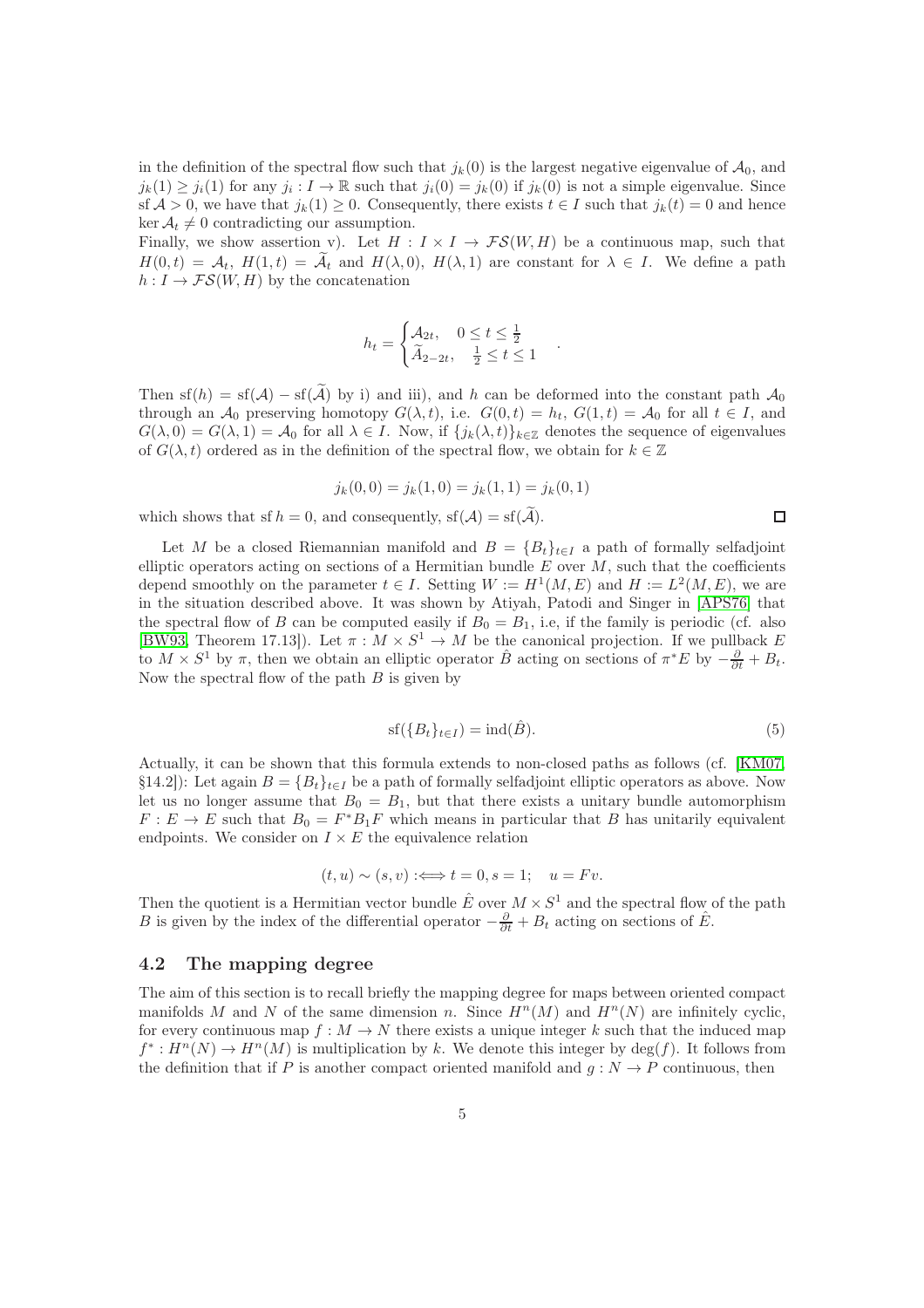$$
\deg(g \circ f) = \deg(g) \deg(f),\tag{6}
$$

and moreover,  $|\deg(f)| = 1$  if f is a homeomorphism. We will use below that if M, N are smooth oriented compact manifolds and  $f : M \to N$  is a smooth map, then

$$
\int_{M} f^* \omega = \deg(f) \int_{N} \omega \tag{7}
$$

for any n-form  $\omega$  on N. Moreover, given four compact smooth and oriented manifolds  $M$ ,  $M'$ , N and N' with  $\dim(M) = \dim(M') = m$ ,  $\dim(N) = \dim(N') = n$  and two maps  $f : M \to M'$ and  $g: N \to N'$ , the degree of the product map  $f \times g: M \times N \to M' \times N'$  satisfies

$$
\deg(f \times g) = \deg(f) \deg(g). \tag{8}
$$

Indeed, let  $\omega$  be a generator of  $H^m(M')$  and let  $\eta$  be a generator of  $H^n(N')$ . Then  $\omega \otimes \eta$  is a generator of  $H^{m+n}(M' \times N')$  and we have

$$
\int_{M\times N} (f \times g)^*(\omega \otimes \eta) = \left(\int_M f^*\omega\right) \left(\int_N g^*\eta\right) = \deg(f) \deg(g).
$$

Finally, we recall the following theorem of Hopf which we will need in the next section (cf. [\[Br93,](#page-7-13) V.11.6]).

**Theorem 4.2.** Let M be a compact oriented smooth manifold of dimension  $n \in \mathbb{N}$ . Then for every  $k \in \mathbb{Z}$  there exists a map  $f_k : M \to S^n$  such that  $\deg(f_k) = k$ .

#### 4.3 Vafa and Witten's argument revisited

As before we denote by d the trivial connection in the bundle  $\Theta^N$  over M, and we note that ker  $D^d = \{0\}$  since  $\vec{D}$  and  $D^d$  have the same eigenvalues up to multiplicities. The following argument follows Vafa and Witten [\[VW84\]](#page-7-1), but we particularly refer to Atiyah [\[At85\]](#page-7-3) and Jardim and Leão [\[JL09\]](#page-7-7).

Since  $2m-1$  is by assumption in the stable range of  $U(N)$ , there exists a generator  $\tilde{F}: S^{2m-1} \to$  $U(N)$  of  $\pi_{2m-1}(U(N)) \cong \mathbb{Z}$ . Moreover, by Theorem [4.2](#page-5-0) there is for every  $k \in \mathbb{Z}$  a map  $f_k : M \to$  $S^{2m-1}$  of degree k, and we denote by  $F_k = \tilde{F} \circ f_k : M \to U(N)$  the composition. Note that  $F_k$ induces a unitary isomorphism  $L^2(M, \Theta^N) \to L^2(M, \Theta^N)$  which we denote also by  $F_k$  in what follows.

We now consider the path of connections  $\{\nabla_t^k\}_{t\in I}$  defined by

$$
\nabla_t^k := d + t \cdot F_k^{-1} dF_k \in \Omega^N \tag{9}
$$

and we set for simplicity of notation  $D_t^k := D^{\nabla_t^k}$ . By an elementary computation, we obtain from [\(3\)](#page-2-0) that

<span id="page-6-0"></span>
$$
D_t^k = D^d + t \cdot X,
$$

where  $X$  is a multiplication operator which is locally given by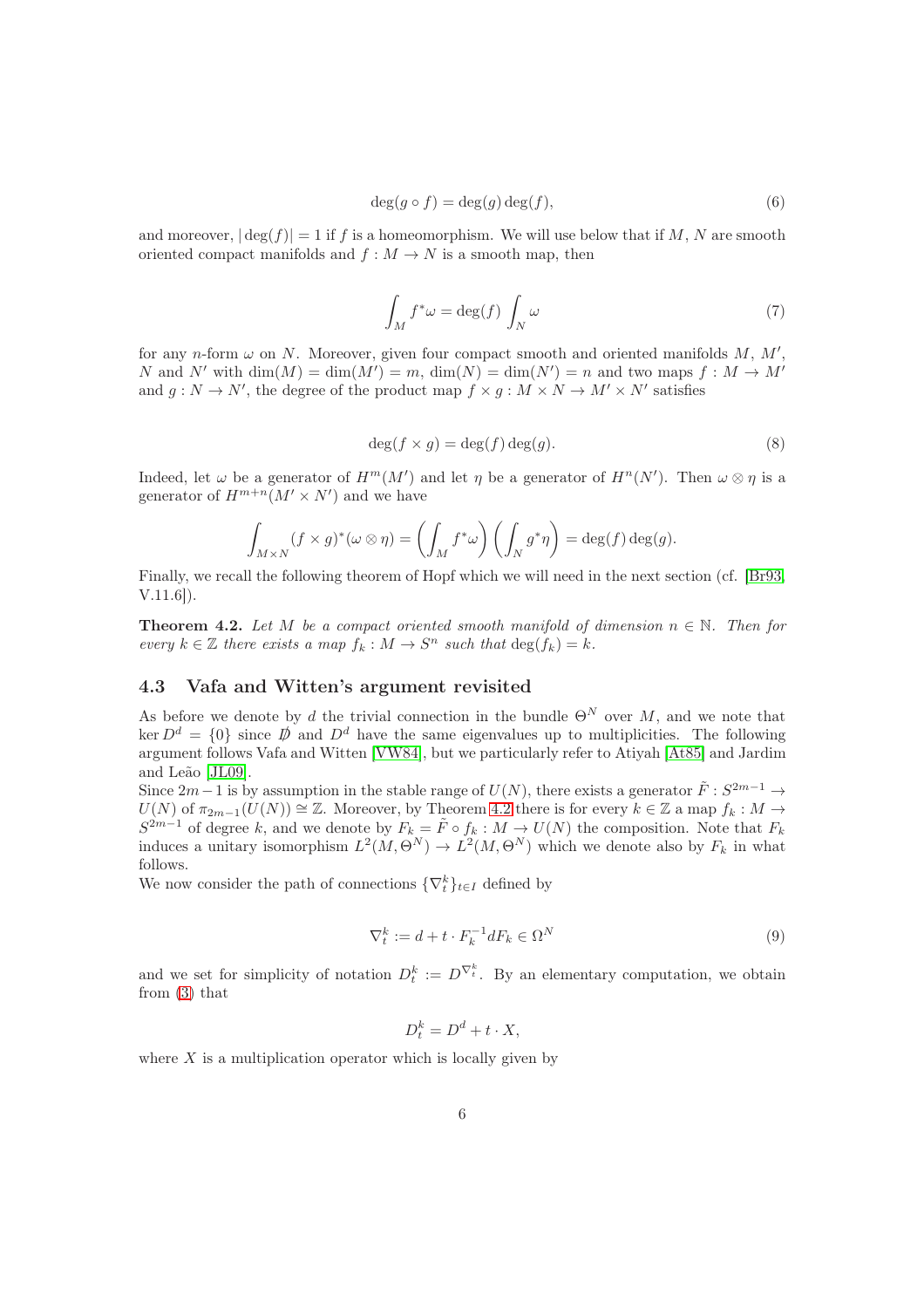$$
X(\sigma \otimes s) = \sum_{i=1}^{2m-1} (e_i \cdot \sigma) \otimes (F_k^{-1}(\partial_i F_k)s).
$$

In particular, the path  $\{D_t^k\}_{t\in I}$  is continuous, and moreover, it is readily seen that  $D_1^k = F_k^* D^d F_k$ so that  $D_1^k$  and  $D_0^k = D^d$  are unitarily equivalent. Consequently, the spectral flow of  $\{D_t^k\}_{t\in I}$  is defined and we can apply [\(5\)](#page-4-0): Consider on the product  $\mathbb{C}^N \times S^{2m-1} \times I$  the equivalence relation

$$
(u, p, t) \sim (v, q, s) :\Longleftrightarrow p = q, v = \tilde{F}(p)u, t = 0, s = 1.
$$

The quotient is a bundle H over  $S^{2m-1} \times S^1$  and we denote its pullback to  $M \times S^1$  by  $f_k \times id$ by  $E^k$ . Now the spectral flow of  $D^k$  is the index of the operator  $-\frac{\partial}{\partial t} + D_t^k$  acting on sections of  $E^k$ .

<span id="page-7-3"></span><span id="page-7-2"></span>By definition, the connections  $\nabla_t^k$  descend to a connection  $\nabla^k$  on  $E^k$  and hence we obtain a twisted Dirac operator  $D^{(E^k, \nabla^k)}$  on  $M \times S^1$  such that the restriction of  $D^{(E^k, \nabla^k)}$  to  $M \times \{t\}$ is  $D_t^k$ . We infer that the spectral flow of  $D^k$  is given by the index of  $D_+^{(E^k,\nabla^k)}$ , which can be obtained from [\(4\)](#page-2-1). Clearly,  $c_i(H) \in H^{2i}(S^{2m-1} \times S^1; \mathbb{Z})$  can only be non-trivial if  $i = m$ , and moreover, Vafa and Witten's argument in [\[VW84\]](#page-7-1) uses the fact that

$$
\int_{S^{2m-1}\times S^1} c_m(H) = \text{ind } D^{(E^1,\nabla^1)} = 1.
$$

<span id="page-7-11"></span><span id="page-7-10"></span>Consequently, since  $\int_{M\times S^1} \hat{A}(M \times S^1) = 0$  ((cf. [\[LM89,](#page-7-9) §11])), we obtain from

$$
c_i(E^k) = (f_k \times id)^* c_i(H),
$$

<span id="page-7-13"></span>[\(7\)](#page-5-1) and [\(8\)](#page-5-2)

<span id="page-7-4"></span>
$$
\operatorname{ind} D^{(E^k,\nabla^k)} = \int_{M\times S^1} \hat{\mathbf{A}}(M\times S^1) \operatorname{ch} E^k = \deg(f_k\times id) \int_{S^{2m-1}\times S^1} c_m(H) = \deg f_k = k.
$$

#### <span id="page-7-0"></span>4.4 Proof of Theorem [3.1](#page-3-0)

<span id="page-7-5"></span>We have defined in [\(9\)](#page-5-3) for each  $k \in \mathbb{Z}$  a path of connections  $\{\nabla_t^k\}_{t \in I}$  on  $\Theta^N$  such that the spectral flow of the associated path of twisted Dirac operators  $\{D_t^k\}_{t\in I}$  is k. Moreover, the connections at the endpoints  $\nabla_0^k = d$  and  $\nabla_1^k$  belong to  $\Omega_{inv}^N$ , since  $D_1^k$  is unitarily equivalent to the invertible Dirac operator  $D_0^k = D^d$ .

<span id="page-7-12"></span><span id="page-7-7"></span>We now claim that the endpoints  $\nabla_1^k$  and  $\nabla_1^l$  belong to different path components of  $\Omega_{inv}^N$  if  $k \neq l$ . For, otherwise there exists a path  $\{\nabla_t\}_{t\in I}$  in  $\Omega_{inv}^N$  such that  $D^{\nabla_0} = D^{\nabla_1^k}$  and  $D^{\nabla_1} = D^{\nabla_1^l}$ . Since  $\ker D^{\nabla_t} = 0$  for all  $t \in I$ , we infer from Lemma [4.1](#page-3-1) iv) that

$$
sf(\lbrace D^{\nabla_t} \rbrace_{t \in I}) = 0. \tag{10}
$$

.

<span id="page-7-9"></span><span id="page-7-8"></span><span id="page-7-6"></span><span id="page-7-1"></span>Now we consider the closed path  $\{\widetilde{\nabla}_t\}_{t\in I}$  in  $\Omega^N$  defined by

$$
\widetilde{\nabla}_t = \begin{cases} \nabla_{3t}^k, & 0 \leq t \leq \frac{1}{3} \\ \nabla_{3t-1}, & \frac{1}{3} \leq t \leq \frac{2}{3} \\ \nabla_{-3t+3}^l, & \frac{2}{3} \leq t \leq 1 \end{cases}
$$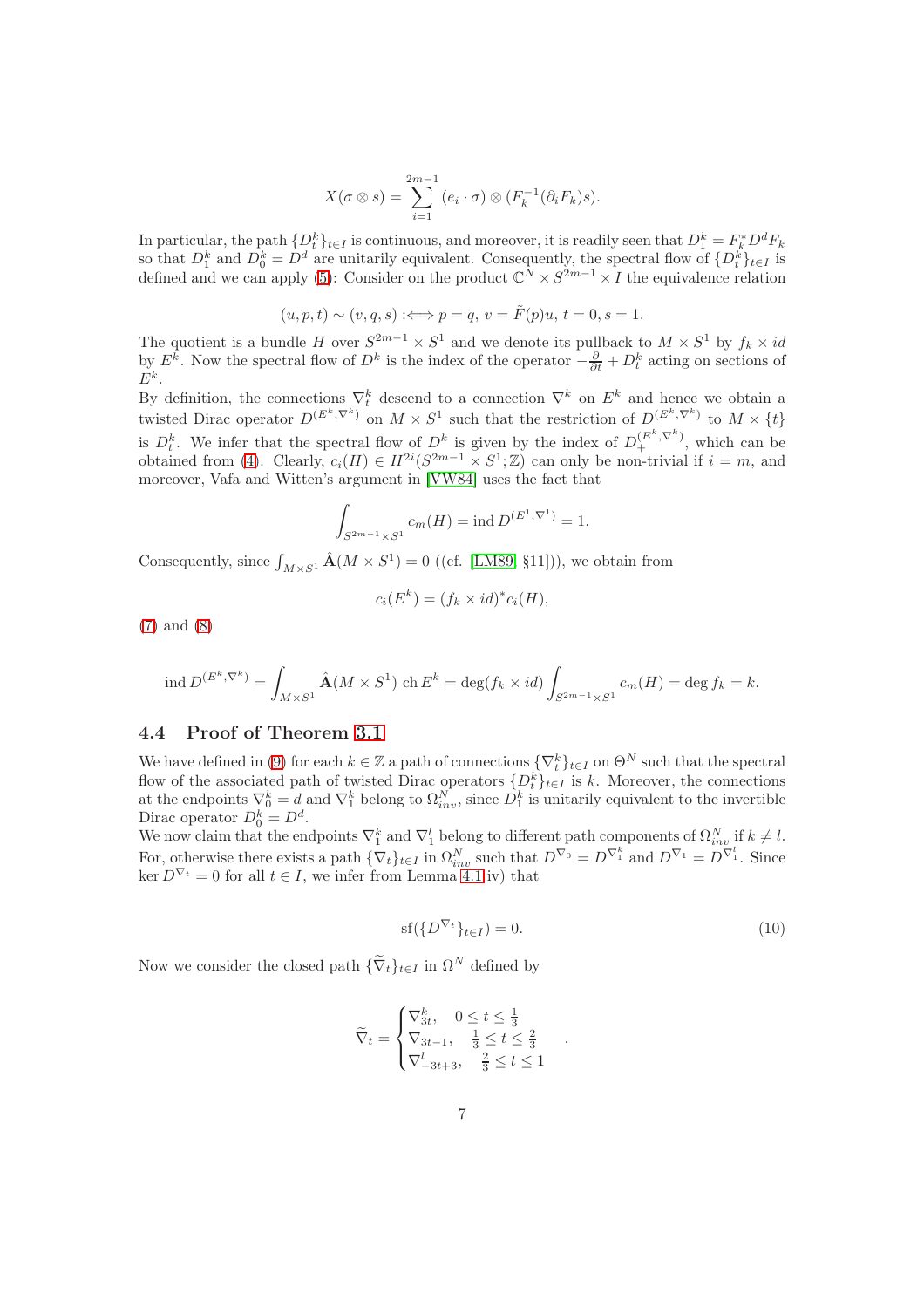<span id="page-8-0"></span>Since  $\tilde{\nabla}$  is homotopic to a constant path in the convex space  $\Omega^N$ , we deduce from Lemma [4.1](#page-3-1) v) and ii) that sf( $\{D^{\tilde{\nabla}}t\}_{t\in I}$  = 0. This implies by iii) and i) of the same lemma that

$$
0 = \mathrm{sf}(\{D^{\widetilde{\nabla}_t}\}_{t \in I}) = \mathrm{sf}(\{D^{\nabla_t^k}\}_{t \in I}) + \mathrm{sf}(\{D^{\nabla_t}\}_{t \in I}) - \mathrm{sf}(\{D^{\nabla_t^l}\}_{t \in I})
$$

Finally, it follows from [\(10\)](#page-6-0) that

$$
k = \mathrm{sf}(\{D^{\nabla_t^k}\}_{t \in I}) = \mathrm{sf}(\{D^{\nabla_t^l}\}_{t \in I}) = l
$$

which is a contradiction.

#### References

- [APS76] M.F. Atiyah, V.K. Patodi, I.M. Singer, Spectral Asymmetry and Riemannian Geometry III, Proc. Cambridge Philos. Soc. 79, 1976, 71–99
- [At85] M.F. Atiyah, Eigenvalues of the Dirac operator, Lecture Notes in Math. 1111, Springer, Berlin, 1985, 251–260
- [Ba96] C. Bär, Metrics with Harmonic Spinors, Geom. Funct. Anal. 6, 1996, 899–942
- [BW85] B. Booss, K. Wojciechowski, Desuspension of splitting elliptic symbols I, Ann. Glob. Anal. Geom. 3, 1985, 337–383
- [BW93] B. Booss-Bavnbek, K. P. Wojciechowski, Elliptic Boundary Problems for Dirac Operators, Birkhäuser, 1993
- [Br93] G.E. Bredon, Topology and Geometry, Graduate Texts in Mathematics 139, Springer, 1993
- [Da03] H. Davaux, An optimal inequality between scalar curvature and spectrum of the Laplacian, Math. Ann. 327, 2003, 271–292
- [Gi09] N. Ginoux, The Dirac Spectrum, Lecture Notes in Mathematics 1976, Springer-Verlag, 2009
- [He05] M. Herzlich, Extremality of the Vafa-Witten bound on the sphere, Geom. Funct. Anal. 15, 2005, 1153–1161
- [JL09] M. Jardim, R.F. Leão, On the eigenvalues of the twisted Dirac operator, J. Math. Phys. 50, 2009
- [KM07] P. Kronheimer, T. Mrowka, Monopoles and three-manifolds, New Mathematical Monographs, 10. Cambridge University Press, Cambridge, 2007
- [LM89] H.B. Lawson, M-L Michelsohn, Spin Geometry, Princeton University Press, 1989
- [MP06] R.J. Miatello, R.A. Podestá, The spectrum of twisted Dirac operators on compact flat manifolds, Trans. Amer. Math. Soc. 358, 2006, 4569–4603
- [VW84] C. Vafa, E. Witten, Eigenvalue Inequalities for Fermions in Gauge Theories, Commun. Math. Phys. 95, 1984, 257–276
- [Wa13] N. Waterstraat, A remark on the space of metrics having non-trivial harmonic spinors, J. Fixed Point Theory Appl. 13, 2013, 143–149, [arXiv:1206.0499](http://arxiv.org/abs/1206.0499) [math.SP]